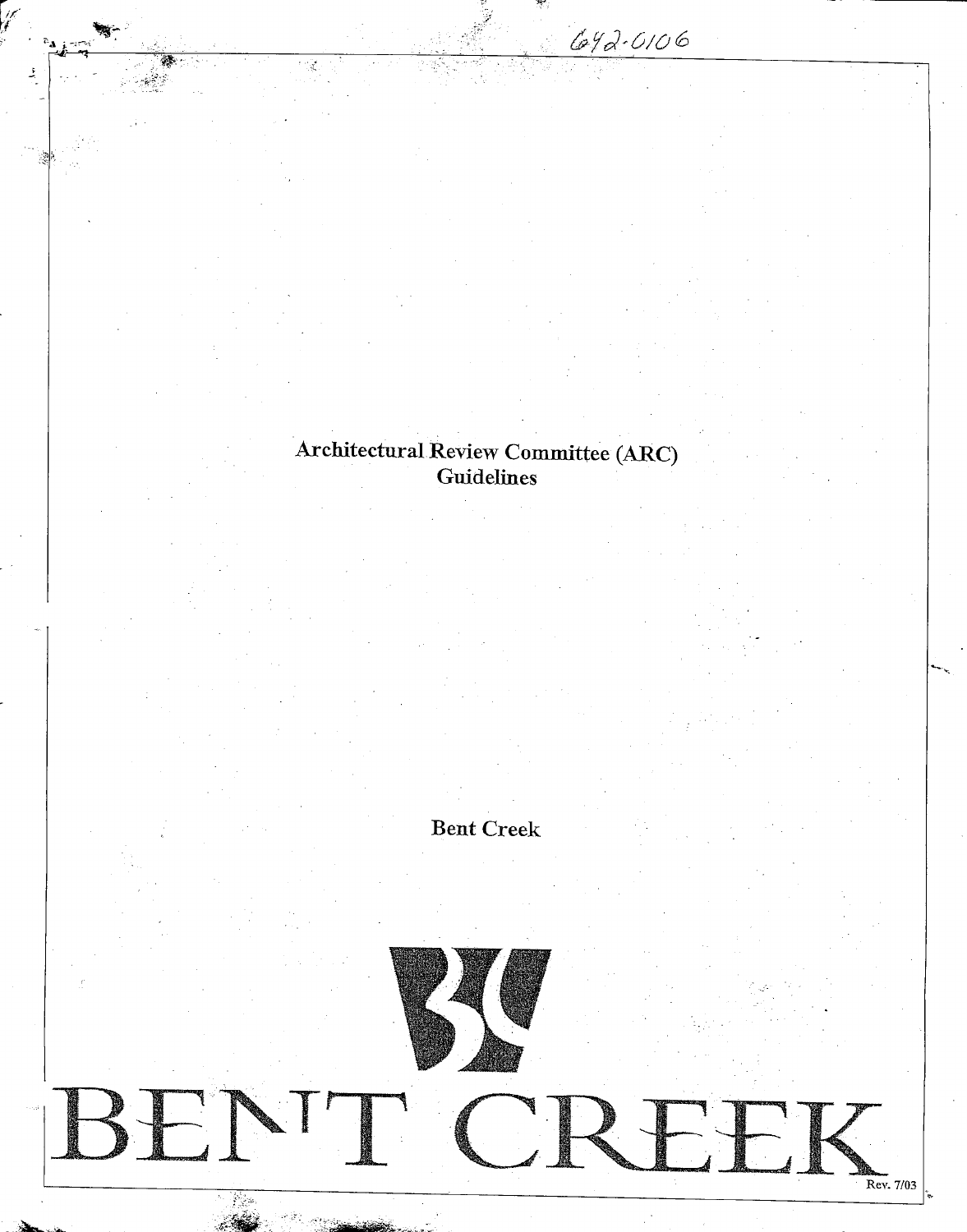| Section<br>10 | Air Conditioners<br>A.<br>Window A/C units are not permitted.                                                                                                                                                                                                                                                                     |
|---------------|-----------------------------------------------------------------------------------------------------------------------------------------------------------------------------------------------------------------------------------------------------------------------------------------------------------------------------------|
| Section       | Antennas (Satellite Dishes)                                                                                                                                                                                                                                                                                                       |
| 20            | A. Exterior TV or radio antennae are not permitted.<br>B. Satellite dishes with a diameter of 24 inches or less will be approved with the following<br>1.                                                                                                                                                                         |
|               | Dish must be installed at least 8 feet above the finished floor of the home.<br>2.<br>Dish may not be installed on the front of the home.<br>3.<br>Dishes installed on sidewalls must be installed within 6 feet from the rear of the home.<br>4.<br>Dishes may not be installed on the roof or on roof overhangs.<br>5.          |
|               | Cables required for installation of any dish may not be exposed for more than 3 feet on<br>the outside wall. All exposed cables on outside walls must be painted to match the<br>existing building color.<br>6.<br>You must submit an architectural application with a survey, showing location of the                            |
| Section       | dish, to ARC for approval prior to installation.<br>Awnings                                                                                                                                                                                                                                                                       |
| 30            | A. Only retractable roll-out awnings encased on rear of home are permitted.<br>B. You must submit an architectural application, with a survey showing location and sample of<br>fabric, to ARC for approval prior to installation.<br>C. Periodic cleaning and eventual replacement by owner is at the discretion of the Board of |
| Section       | <b>Basketball Hoops</b>                                                                                                                                                                                                                                                                                                           |
| 40            | A. Shall be professionally manufactured basketball backboards installed on black poles with white<br>or clear backboard. No roof or roof-mounted backboards are permitted.<br>B. No portable basketball backboards may be kept outside of home - overnight.<br>C. Shall not cause a nuisance                                      |
| Section       | <b>Boats</b>                                                                                                                                                                                                                                                                                                                      |
| 50            | A. Shall be stored in garage and shall not be visible from street<br>B. Shall not be left in water or in easement, or in public view<br>C. Boathouses or docks are not permitted.                                                                                                                                                 |
| Section       | <b>Clothes Drying</b>                                                                                                                                                                                                                                                                                                             |
| 60            | A. No garments, rugs, or any other materials may be hung, exposed, or dusted from the windows or<br>from the front façade of any home. Further, no outside clothesline or other facilities for drying<br>or airing clothes shall be erected in the front yard or back yard of any home.                                           |
| Section<br>70 | Driveways & Walkways                                                                                                                                                                                                                                                                                                              |
|               | A. Surfaces must be consistent with original approved materials and colors.<br>B. Walkways from the driveway to front door; front and rear patios and porches may be considered<br>for resurfacing (tile, pavers, etc.,)                                                                                                          |
|               | C. You must submit an architectural application, with a survey and color picture or sample of<br>resurfacing material, to ARC for approval prior to installation.                                                                                                                                                                 |
| Section<br>80 | <b>Exterior House Light</b><br>A. All additional light fixtures require architectural approval. Along with your architectural<br>application submit a picture of the fixture and a copy of your survey, showing the location, to<br>ARC for approval prior to installation.                                                       |
|               |                                                                                                                                                                                                                                                                                                                                   |
|               |                                                                                                                                                                                                                                                                                                                                   |
|               |                                                                                                                                                                                                                                                                                                                                   |

 $\bar{\mathcal{A}}$ 

 $\ddot{\cdot}$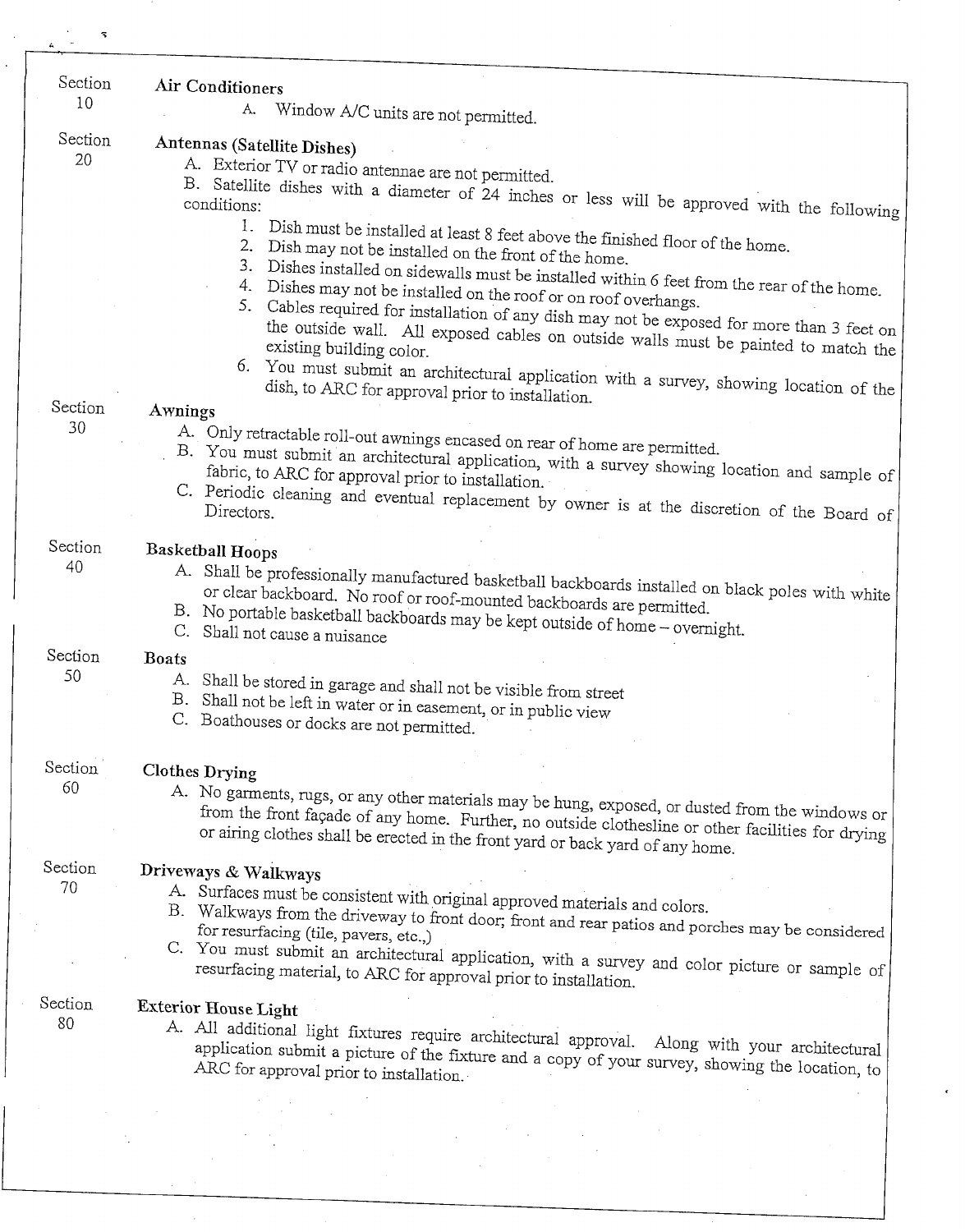## **Architectura l Revie w Committee (ARC) Guidelines Table of Contents**

T

BEN

ंद

*vs*

| <b>DESCRIPTION</b>            | <b>SECTION</b> | <b>DESCRIPTION</b>                    | <b>SECTION</b> |
|-------------------------------|----------------|---------------------------------------|----------------|
| AIR CONDITIONERS              | 10             | <b>MAILBOXES</b>                      | 170            |
| ANTENNAS (SATELLITE DISHES)   | 20             | <b>NUISANCES</b>                      | 180            |
| <b>AWNINGS</b>                | 30             | PARKING ON COMMON AREAS               |                |
| <b>BASKETBALL HOOPS</b>       | 40             | <b>PATIOS &amp; DECKS</b>             | 190            |
| <b>BOATS</b>                  | 50             | <b>PETS</b>                           | 200            |
| <b>CLOTHES DRYING</b>         | 60             | PLAY EQUIPMENT (SWINGS, TRAMPOLINES)  | 210            |
| DRIVEWAYS/WALKWAYS            | 70             | POOLS & POOL EQUIPMENT                | 220            |
| EXTERIOR HOUSE LIGHT          | 80             |                                       | 230            |
| <b>FENCES</b>                 |                | SCREEN ENCLOSURES & SCREEN DOORS      | 240            |
| <b>FLAG POLES &amp; FLAGS</b> | 90             | SEASONAL LIGHTS & HOLIDAY DECORATIONS | 250            |
|                               | 100            | SIDEWALKS (PARALLEL TO STREETS)       | 260            |
| <b>GARAGE CONVERSIONS</b>     | 110            | <b>SIGNS</b>                          | 270            |
| <b>GUTTERS/DOWN SPOUTS</b>    | 120            | <b>STORAGE SHEDS</b>                  | 280            |
| <b>HOUSE COLORS</b>           | 130            | <b>STORM SHUTTERS</b>                 | 290            |
| <b>HOUSE PAINT</b>            | 140            | <b>TRASH CONTAINERS</b>               | 300            |
| <b>LAKE IRRIGATION</b>        | 150            | <b>VEHICLES</b>                       |                |
| LANDSCAPING/PLANT MATERIALS   | 160            | WINDOW FILMS                          | 310            |
|                               |                |                                       | 320            |
|                               |                |                                       |                |

ARC APPLICATION FORM ATTACHED

 $-$ 

K

## ALL PERSONS USING THIS MANUAL ARE ADVISED:

- This manual has been adapted for the purpose of establishing general guidelines for architectural approvals and does 1. t supersede or replace the Association's governing documents or local, state or federal approvals and does  $r_{\text{res}}$  regulations.
- 2. This manual is subject to amendment from time to time. Also, because of changing circumstances and technologies, matters prohibited or approved in the past may not necessarily be prohibited or approved in the future.
- While this Manual is intended to establish consistency of appearance within the community, it should be  $3.$ remembered that because of factors such as location, neighborhood characteristics and proximity to common areas, waterbodies, roads and the like, various properties may be treated differently in order to reflect such factors.
- 4. As stated in the Association's governing documents, no approval hereunder shall constitute a warranty or approval 4. as to, and neither the Association nor any member or representative thereof shall be liable for, the safety, soundness, workmanship, materials or usefulness for any purpose of any improvement or alteration nor as to its compliance with governmental or industry codes or standards.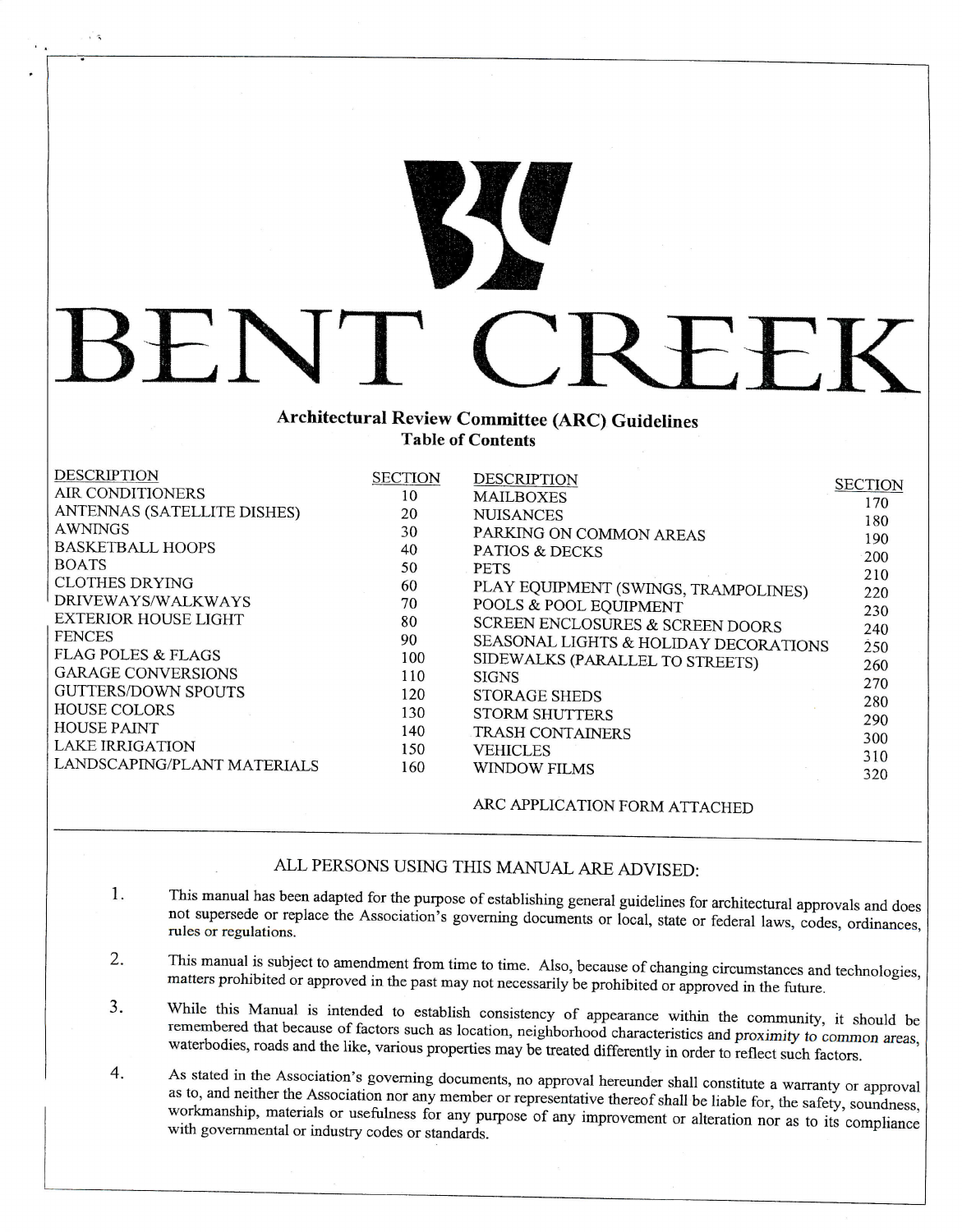| $\mathcal{L}$  |                                                                                                                                                                                                                                                                                                                                               |
|----------------|-----------------------------------------------------------------------------------------------------------------------------------------------------------------------------------------------------------------------------------------------------------------------------------------------------------------------------------------------|
| Section        | Fences                                                                                                                                                                                                                                                                                                                                        |
| 90             | Contact ARC for guidelines in your specific neighborhood. You must submit an architectural<br>application with a survey showing the fence location for approval prior to installation. Municipal<br>permits are responsibility of homeowner.<br>A. Dry (interior) Lots                                                                        |
|                | 5' black or white aluminum or black vinyl coated chain link styles<br>1.<br>Must be set back at least 5 feet from front corners of house<br>3. Due consideration should be given to any easements that may exist.                                                                                                                             |
|                | B. Corner Lots<br>1.<br>5' black aluminum or black vinyl coated chain link styles<br>Must be set back at least 5' from front corners of house<br>3.<br>Fences must be set in at least 5' from the sidewalk on the side of the property                                                                                                        |
|                | facing the street.<br>4. Due consideration should be given to any easements that may exist.<br>C. Water Lots                                                                                                                                                                                                                                  |
|                | 5' black aluminum or black vinyl coated chain link styles<br>2.<br>Must be set back at least 5' from front corners of house<br>3.<br>Fence cannot encroach into the 20' lake maintenance easement<br>4.<br>Due consideration should be given to any easements that may exist.                                                                 |
| Section<br>100 | Flag Poles & Flags<br>A. No flags or banners other than American flags subject to approval (as to size and location)<br>B. Flag poles are not permitted; only brackets mounted to the front exterior of house<br>C. You must submit an architectural application with a survey showing location to ARC for<br>approval prior to installation. |
| Section<br>110 | <b>Garage Conversions</b><br>A. Garage conversions are not permitted.                                                                                                                                                                                                                                                                         |
| Section<br>120 | <b>Gutters &amp; Down Spouts</b><br>A. Gutter color must match the fascia of the house.<br>B. Down spouts must match the color of the house.<br>C. You must submit an architectural application with a survey showing location to ARC for<br>approval prior to installation.                                                                  |
| Section<br>130 | <b>House Colors</b><br>A. Shall remain as original colors selected for the community<br>B. You must submit an architectural application to ARC for approval prior to painting.                                                                                                                                                                |
| Section<br>140 | <b>House Paint</b><br>A. Shall not have mildew or irrigation staining<br>B. Shall not have chipped or peeling paint                                                                                                                                                                                                                           |
| Section<br>150 | Lakes<br>A. Irrigation from common area waterways is not permitted.<br>B. No swimming or boating is allowed.                                                                                                                                                                                                                                  |
|                |                                                                                                                                                                                                                                                                                                                                               |

J.

 $\mathbf{r}$ 

 $\mathcal{L}$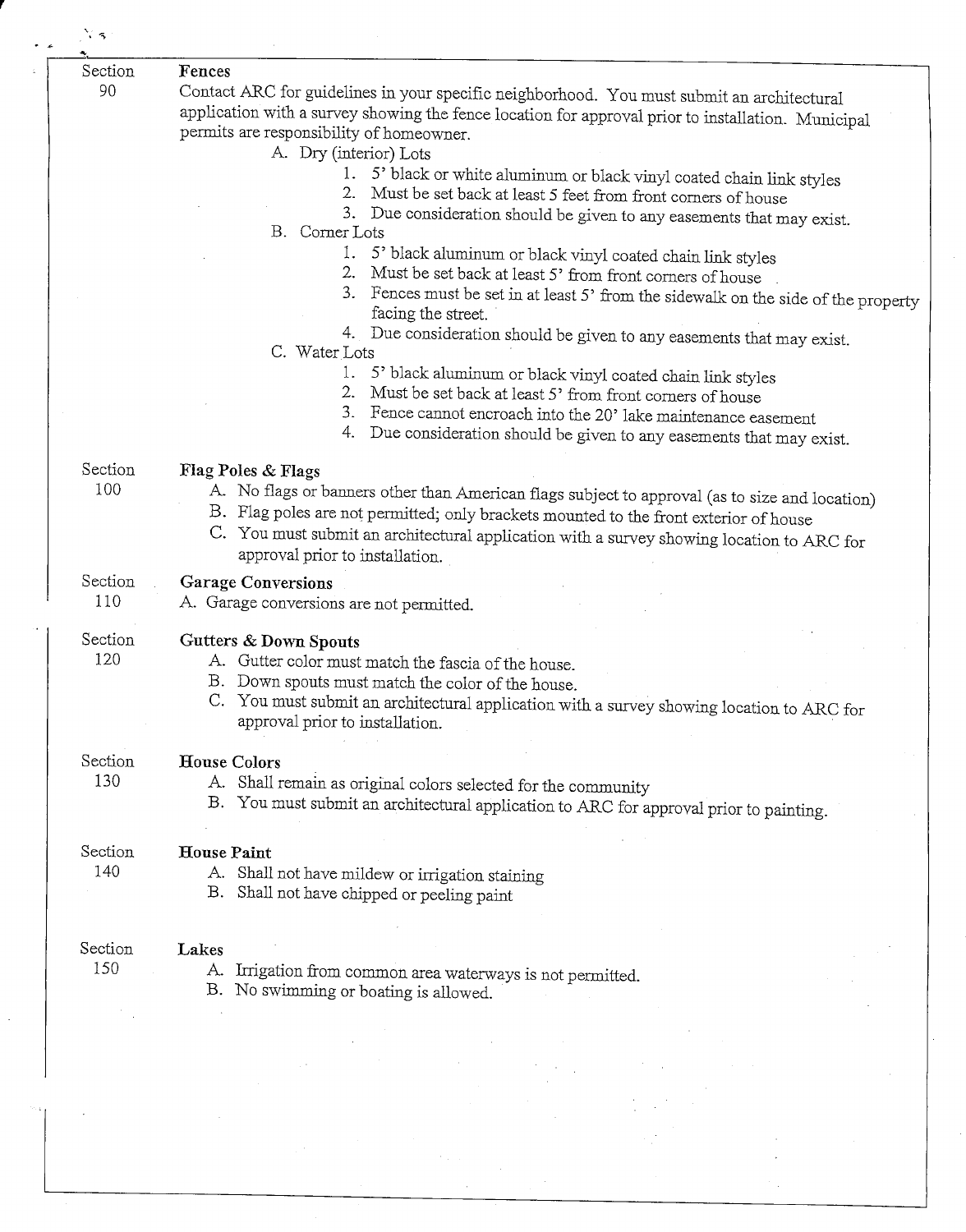| Section | Landscaping & Plant Materials                                                                                                        |
|---------|--------------------------------------------------------------------------------------------------------------------------------------|
| 160     | Submit for approval, an architectural application with survey indicating type and location of                                        |
|         | landscaping, prior to commencing work.                                                                                               |
|         | A. Shall not be removed without ARC approval                                                                                         |
|         | B. LANDSCAPE LIGHTING & DECORATIVE STRUCTURES                                                                                        |
|         | Wiring shall be buried and out of sight                                                                                              |
|         | 2.<br>Transformers shall be obscured from view                                                                                       |
|         | 3.<br>Must not be a nuisance to neighbors                                                                                            |
|         | 4.<br>No trellis' are allowed                                                                                                        |
|         | 5.<br>Water fountains and sculptures are not permitted                                                                               |
|         | C. PLANT MATERIAL<br>1. Trees                                                                                                        |
|         |                                                                                                                                      |
|         | Type<br>a.<br>1)<br>Most varieties permitted                                                                                         |
|         | 2)                                                                                                                                   |
|         | Fruit trees are approved with the following conditions:<br>Must be planted at least 10' from property lines<br>a)                    |
|         | Shall not be a nuisance due to insects or rodents<br>b)                                                                              |
|         | Fallen fruit must be picked up.<br>$\circ)$                                                                                          |
|         | Shall be well-trimmed<br>d)                                                                                                          |
|         | $\epsilon$<br>Shall only be in the backyard                                                                                          |
|         | b.<br>Setback for trees other than fruit-bearing trees                                                                               |
|         | 1)<br>5' from side property line                                                                                                     |
|         | 2)<br>No trees are permitted in the 20' lake easement.                                                                               |
|         | 3)<br>For the health of the tree, the planting of flowers around swale                                                               |
|         | trees is not permitted.                                                                                                              |
|         | 2. Hedging                                                                                                                           |
|         | Spacing<br>a.<br>1)                                                                                                                  |
|         | Shall be continuous (i.e. planted on 18 inch centers)<br>Type<br>b.                                                                  |
|         | Most hedge varieties are permitted.<br>1)                                                                                            |
|         | Setback<br>$c_{\cdot}$                                                                                                               |
|         | Inside property line by 18 inches<br>1)                                                                                              |
|         | 2)<br>Landscaping shall not extend into lake easement                                                                                |
|         | 3)<br>On corner lots, must be set back 5' from sidewalk                                                                              |
|         | d. Height                                                                                                                            |
|         | 1) Must maintain height between 4 and 5 feet                                                                                         |
|         | 3. Plants                                                                                                                            |
|         | Type<br>a.<br>1)                                                                                                                     |
|         | No artificial vegetation allowed (includes grass, plants, etc.,)<br>2)<br>Most varieties of plants permitted                         |
|         | 3)<br>Adding new planter beds or replacing plants in existing beds                                                                   |
|         | requires prior approval.                                                                                                             |
|         | Shall not encroach into the 20 foot lake maintenance easement<br>4)                                                                  |
|         | 5)<br>For the health of the tree, the planting of flowers around swale                                                               |
|         | trees is not permitted.                                                                                                              |
|         |                                                                                                                                      |
|         |                                                                                                                                      |
| Section | Mailboxes                                                                                                                            |
| 170     | A. All mailboxes shall be uniform in type, color, and design. All owners must install the standard                                   |
|         | approved mailbox and maintain same in excellent condition.                                                                           |
|         |                                                                                                                                      |
| Section |                                                                                                                                      |
| 180     | <b>Nuisances</b>                                                                                                                     |
|         | A. Shall not create an annoyance to the neighborhood (i.e. pets, music, parties, etc.,)<br>B. Rodents – insects shall be controlled. |
|         |                                                                                                                                      |
|         |                                                                                                                                      |

 $\tilde{\mathbf{z}}$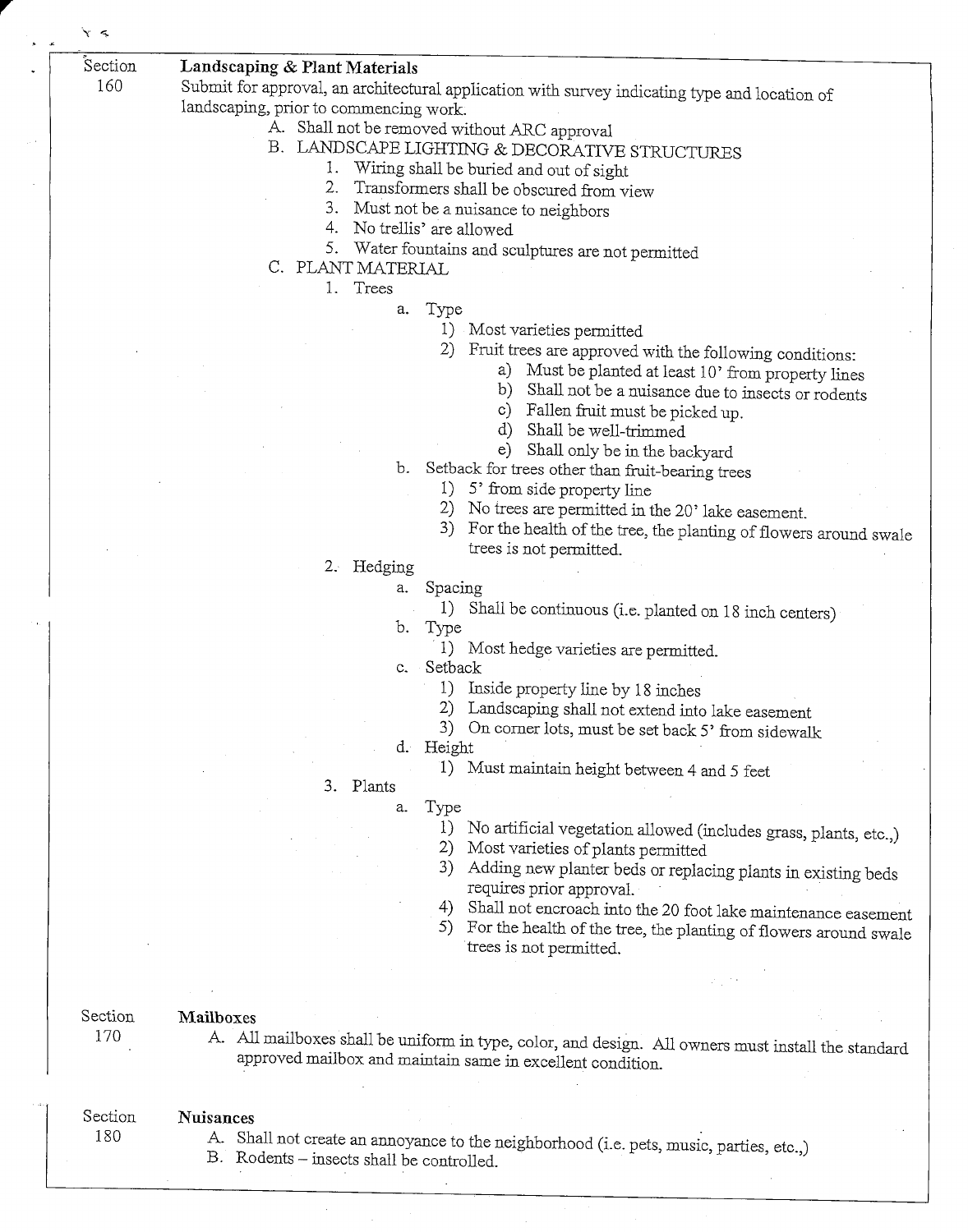| Section | Parking on Common Areas                                                                            |
|---------|----------------------------------------------------------------------------------------------------|
| 190     | A. On-street parking, parking across sidewalks, parking on lawns or common areas is not            |
|         | permitted.                                                                                         |
|         |                                                                                                    |
| Section | Patios & Decks                                                                                     |
| 200     | A. Contact ARC for guidelines in your specific community.                                          |
|         |                                                                                                    |
| Section | Pets                                                                                               |
| 210     | A. Pets (up to 2 only per home) must be leashed at all times when they are not in a fully enclosed |
|         | patio/yard.                                                                                        |
|         | B. You must pick up after your pets.                                                               |
|         | C. Pets cannot be left outside barking, to the annoyance of neighbors.                             |
|         |                                                                                                    |
| Section | Play Equipment (Swing sets, trampoline, etc.,)                                                     |
| 220     | A. Tree houses are not permitted.                                                                  |
|         | B. Height and size requirements exist; apply for approval prior to purchasing or bringing play     |
|         | equipment onto property.                                                                           |
|         | C. Shall be landscaped so as to obscure from street view and must not become a nuisance            |
|         | D. Shall not be placed closer than 10 feet from any adjoining property line                        |
|         | Ε.<br>You must submit an architectural application with a survey showing location to ARC for       |
|         | approval prior to installation.                                                                    |
|         |                                                                                                    |
| Section | Pools & Pool Equipment                                                                             |
| 230     | A. Swimming Pools & Spas                                                                           |
|         | 1. Contact ARC for neighborhood setback requirements.                                              |
|         | You must submit an architectural application with survey showing scaled drawing of<br>2.           |
|         | pool/spa.                                                                                          |
|         | 3. It is suggested that you receive architectural approval from ARC before going to the city       |
|         | for necessary permits.                                                                             |
|         | B. Pool Equipment & Gas Tanks (heaters, pumps)                                                     |
|         | 1. Landscaping shall be used to obscure pool equipment from view.                                  |
|         |                                                                                                    |
| Section | Screen Enclosures & Screen Doors                                                                   |
| 240     | A. Must meet community setback requirements                                                        |
|         | B. Shall be white aluminum framing with charcoal color screening                                   |
|         | C. Shall not have flat aluminum covered roof                                                       |
|         | D. Landscaping may be required, particularly on corner lots.                                       |
|         | E. You must submit an architectural application with a survey, showing location to ARC, for        |
|         | approval prior to installation.                                                                    |
|         | F.<br>Approved screen door is Unique Tech, Inc., Designer Series, Boca Style (picture is attached) |
|         |                                                                                                    |
| Section | Seasonal Lights & Holiday Decorations                                                              |
|         | A. May only be displayed for a total of 40 days per calendar year                                  |
|         |                                                                                                    |
| Section | Sidewalks (Parallel to Streets)                                                                    |
| 260     | A. Shall not be painted or stained                                                                 |
|         | B. Shall be kept free of irrigation stains                                                         |
|         | C. Sidewalks are never to be altered except as originally installed.                               |
| Section |                                                                                                    |
| 270     | Signs                                                                                              |
|         | A. One For Sale or For Rent sign may be displayed, provided the face surface shall not be larger   |
|         | than $18" \times 24"$ .                                                                            |
|         | B. No other signs are permitted.                                                                   |
|         |                                                                                                    |
|         |                                                                                                    |

 $\hat{\boldsymbol{\beta}}$ 

 $\hat{\mathcal{A}}$ 

ΥŚ